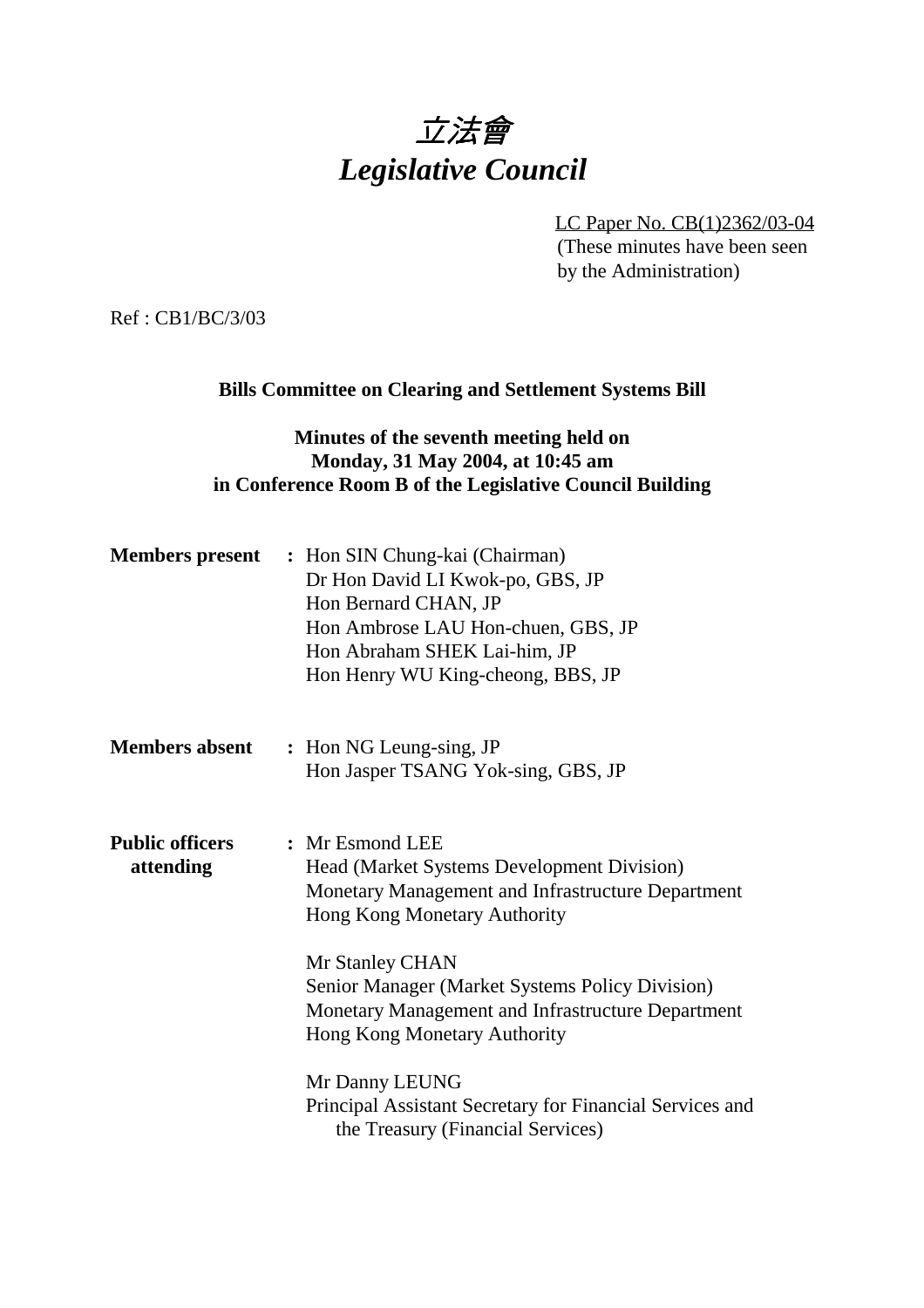|                                              | Mr Clement CHAN<br>(Financial Services)                                         |                               | Assistant Secretary for Financial Services and the Treasury                                                                                          |
|----------------------------------------------|---------------------------------------------------------------------------------|-------------------------------|------------------------------------------------------------------------------------------------------------------------------------------------------|
|                                              | Mr Jonothan ABBOTT<br>Senior Assistant Law Draftsman<br>Department of Justice   |                               |                                                                                                                                                      |
|                                              | Ms Lonnie NG<br>Senior Government Counsel<br>Department of Justice              |                               |                                                                                                                                                      |
| <b>Clerk in attendance:</b> Miss Salumi CHAN | Chief Council Secretary (1)5                                                    |                               |                                                                                                                                                      |
| <b>Staff in attendance : Ms Connie FUNG</b>  | <b>Assistant Legal Adviser 3</b>                                                |                               |                                                                                                                                                      |
|                                              | Ms Rosalind MA<br>Senior Council Secretary (1)8                                 |                               |                                                                                                                                                      |
| I.                                           | <b>Meeting with the Administration</b><br>(LC Paper No. $CB(1)1957/03-04(01)$ ) |                               | Paper provided<br>by<br>the<br>Administration<br>"The<br>on<br>Administration's final responses<br>from<br>to<br>recent<br>comments<br>stakeholders" |
|                                              | LC Paper No. $CB(1)1975/03-04(01)$                                              | $\overbrace{\phantom{aaaaa}}$ | Letter dated 27 May 2004 from<br>the Hong Kong Exchanges and<br><b>Clearing Limited</b>                                                              |
|                                              | LC Paper No. $CB(1)1993/03-04(01)$                                              |                               | - Letter dated 28 May 2004 from<br>the Hong Kong Society of<br>Accountants                                                                           |
|                                              | LC Paper No. CB(3)206/03-04                                                     |                               | The Bill                                                                                                                                             |
|                                              | LC Paper No. $CB(1)1957/03-04(02)$                                              |                               | Committee<br>Proposed<br>Stage<br>amendments of the Bill (Draft 3)                                                                                   |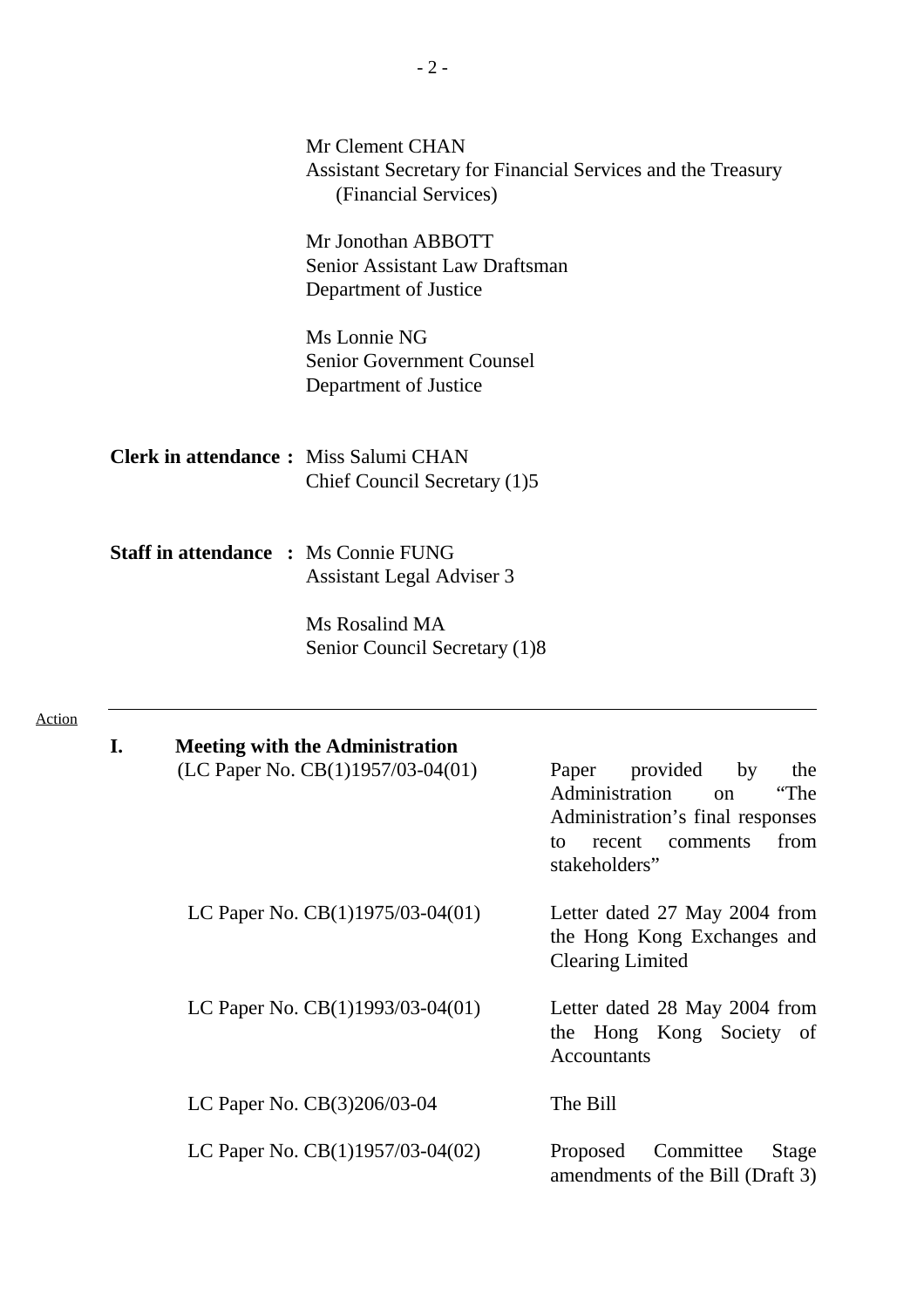provided by the Administration

| LC Paper No. CB(1)1600/03-04(02)   | First letter dated 10 March 2004<br>Assistant<br>the<br>Legal<br>from<br>Adviser to the Administration                                                   |
|------------------------------------|----------------------------------------------------------------------------------------------------------------------------------------------------------|
| LC Paper No. $CB(1)1600/03-04(03)$ | Administration's response to the<br>Assistant Legal Adviser's letter<br>of 10 March 2004                                                                 |
| LC Paper No. $CB(1)1600/03-04(04)$ | Second letter dated 22 April<br>2004 from the Assistant Legal<br>Adviser to the Administration                                                           |
| LC Paper No. $CB(1)1665/03-04(01)$ | — Administration's response to the<br>Assistant Legal Adviser's letter<br>of 22 April 2004                                                               |
| LC Paper No. $CB(1)1376/03-04(01)$ | Paper provided by<br>the<br>Administration on "Summary of<br>Key Comments received before<br>Gazettal of the Bill and the<br>Administration's Responses" |
| LC Paper No. CB(1)1870/03-04(02)   | Paper provided<br>by<br>the<br>Administration<br>"Updated<br>on<br>summary of comments received<br>Administration's<br>and<br>the<br>response")          |

The Bills Committee deliberated (Index of proceedings attached at **Appendix**).

Follow-up actions to be taken by the Administration

2. At the request of the Bills Committee, the Administration agreed to take the following actions -

- (a) To address the Hong Kong Society of Accountants' concern about the need to make it clear that rights resulting from underlying transactions in respect of transfer orders were not affected by the Bill, the Administration agreed to propose a Committee Stage amendment (CSA) to clause 25(1) by deleting the phrase "Except to the extent that it expressly provides" at the beginning of the subclause;
- (b) Referring to the Administration's reply dated 13 May 2004 to the Hong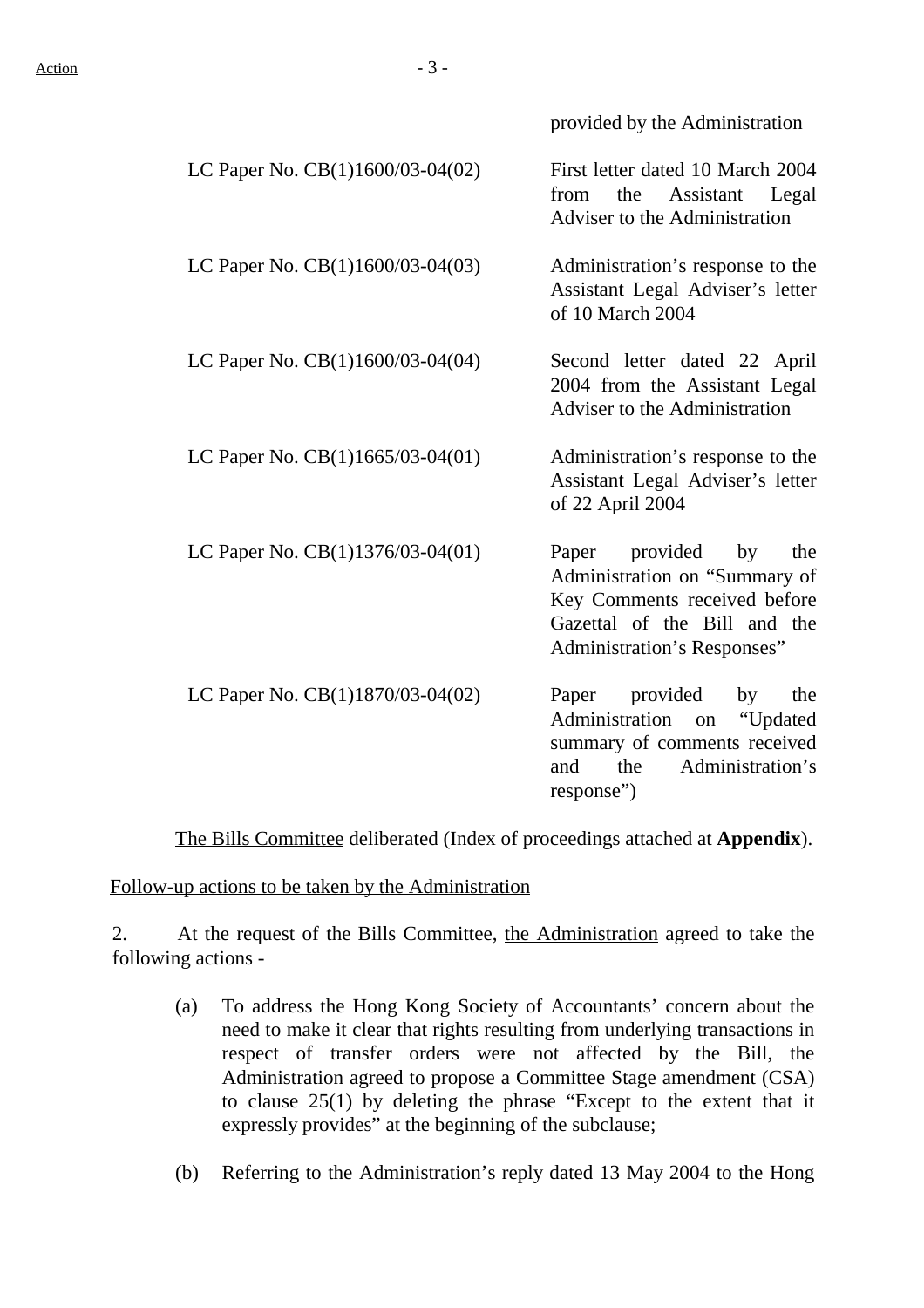Kong Exchanges and Clearing Limited (HKEx), addressing HKEx's concern about the potential regulatory overlap between the Securities and Futures Commission (SFC) and the Hong Kong Monetary Authority (HKMA) in implementing the Securities and Futures Ordinance (Cap. 571) and the Bill when the Bill came into effect, members noted that the Administration had undertaken to consider referring to the agreed consultation arrangements between the two regulators in the speech by the Secretary for Financial Services and the Treasury (SFST) in resuming the Second Reading debate on the Bill. The Administration confirmed that the agreed consultation arrangements would be included in the speech by SFST in resuming the Second Reading debate on the Bill;

- (c) To provide timely information to the public about the exemptions granted by the Monetary Authority to system operators or settlement institutions under clause 9, the Administration agreed that apart from publishing the particulars of the exemptions in the Gazette notice under clause 9(3), arrangements would be made to make available the particulars of the exemptions on HKMA's website; and
- (d) To make it clear that clause 49(1) did not apply to the disclosure of information to the Process Review Committee in relation to the clearing and settlement systems deemed to have been designated under clause 54, the Administration agreed to propose adding the phrase "the designated systems specified in Schedule 2 or" before "designated systems in which the Monetary Authority has a legal or beneficial interest" to the new subclauses (eb) under clause 49(3).

3. The Bills Committee completed examination of the Bill and the draft Committee Stage amendments (CSAs) proposed by the Administration. The Chairman invited the Administration to provide the revised draft CSAs on or before 4 June 2004 for the Bills Committee's consideration.

(*Post-meeting note:* The revised draft CSAs proposed by the Administration was issued to members vide LC Paper No. CB(1)2045/03-04(1) on 4 June 2004. The Administration's written reply to HKSA regarding its submission dated 28 May 2004 was issued to members vide LC Paper No. CB(1)2022/03- 04(01) on 2 June 2004.)

#### Next step

4. The Bills Committee agreed that subject to any further views from members on the revised draft CSAs proposed by the Administration, a report would be presented to the House Committee on 11 June 2004 recommending the resumption of the Second Reading debate on the Bill on 30 June 2004.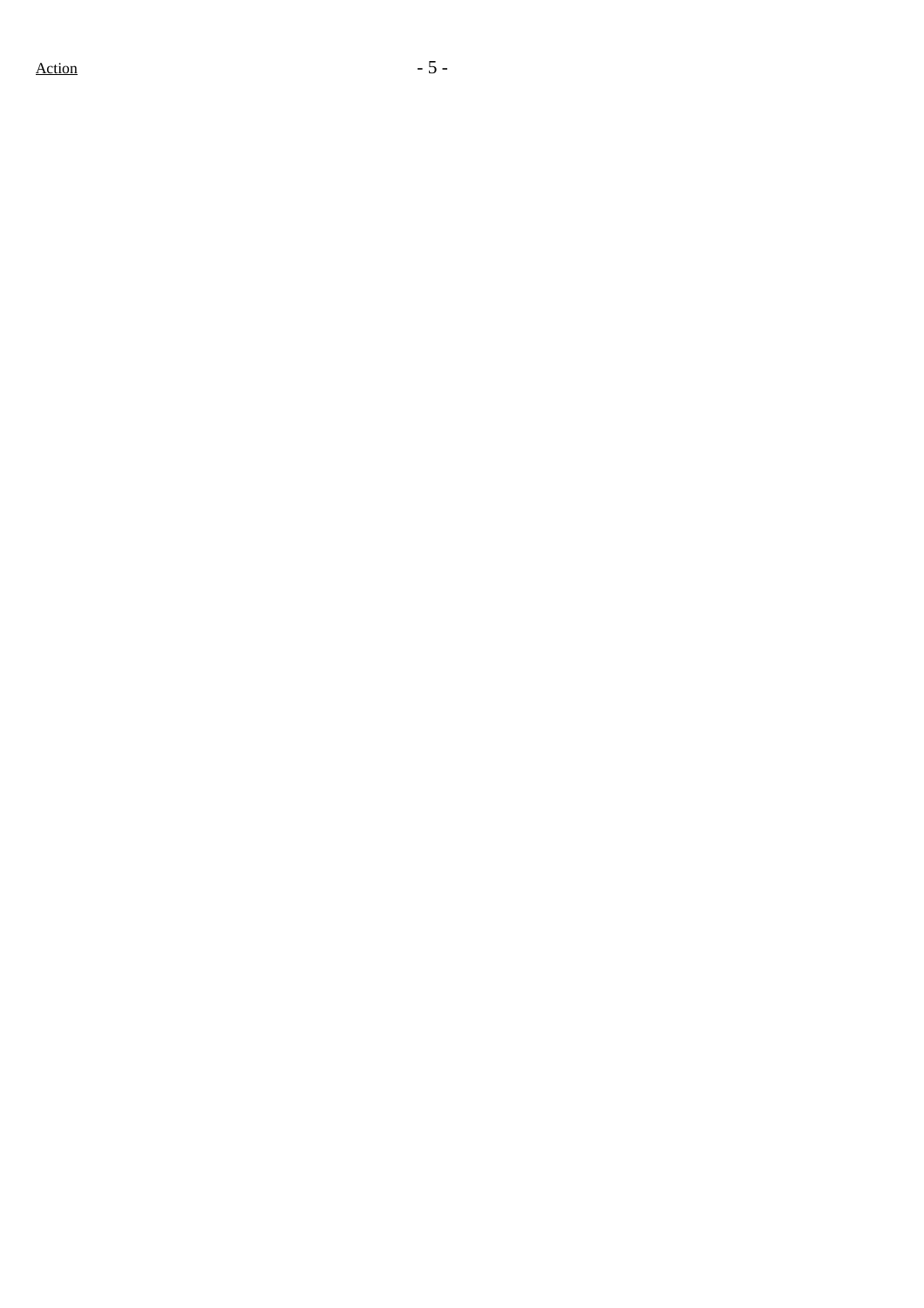Cancellation of meeting scheduled for 4 June 2004

5. As the Bills Committee had completed examination of the Bill, the Chairman directed that the meeting originally scheduled for Friday, 4 June 2004 be cancelled.

(*Post-meeting note:* Notice for cancellation of the meeting scheduled for 4 June 2004 was issued to members vide LC Paper No. CB(1)1997/03-04 on 31 May 2004.)

### **II. Any other business**

6. There being no other business, the meeting ended at 11:30 am.

Council Business Division 1 Legislative Council Secretariat 12 July 2004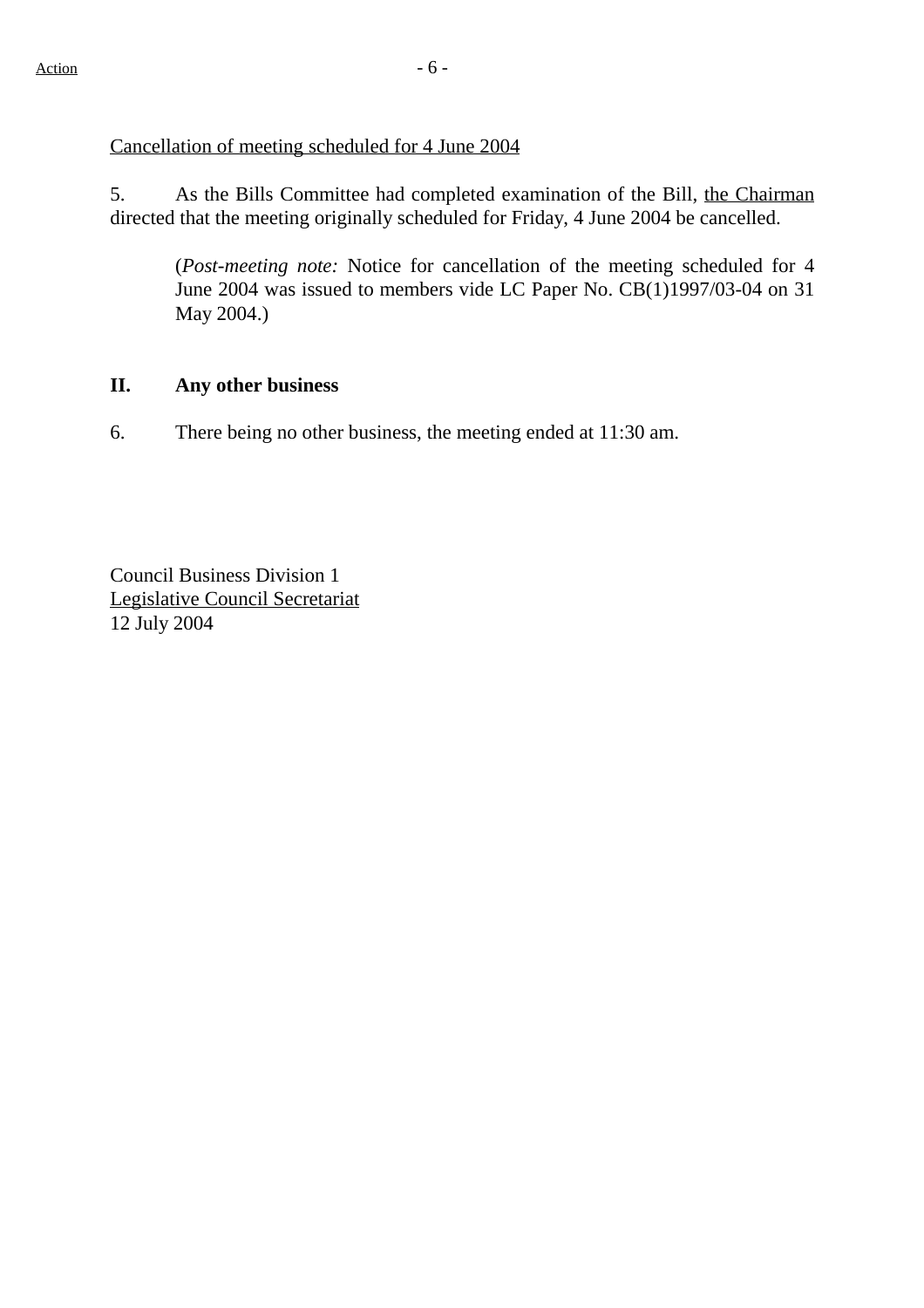# **Appendix**

# **Proceedings of the seventh meeting of the Bills Committee on Clearing and Settlement Systems Bill on Monday, 31 May 2004, at 10:45 am in Conference Room B of the Legislative Council Building**

| <b>Time marker</b> | <b>Speaker</b>                                                | Subject(s)                                            | <b>Action</b>   |
|--------------------|---------------------------------------------------------------|-------------------------------------------------------|-----------------|
|                    |                                                               |                                                       | <b>Required</b> |
| 000000-000030      | Chairman                                                      | Welcoming<br>and introductory                         |                 |
|                    |                                                               | remarks                                               |                 |
|                    |                                                               |                                                       |                 |
|                    | Part A: Matters arising from the sixth meeting on 21 May 2004 |                                                       |                 |
| 000031-000059      | Chairman                                                      | Declared<br>interest<br>as<br>an                      |                 |
|                    |                                                               | employee of the Hong Kong and                         |                 |
|                    |                                                               | Shanghai Banking Corporation                          |                 |
|                    |                                                               | (HSBC)                                                |                 |
|                    |                                                               |                                                       |                 |
| 000100-001636      | Administration                                                | <b>Briefing</b><br>by<br>the<br>(a)                   |                 |
|                    | Chairman                                                      | Administration<br>the<br>on                           |                 |
|                    |                                                               | "The<br>paper<br>on                                   |                 |
|                    |                                                               | Administration's<br>final                             |                 |
|                    |                                                               | responses<br>to<br>recent                             |                 |
|                    |                                                               | from<br>comments                                      |                 |
|                    |                                                               | stakeholders" (LC Paper<br>No. $CB(1)1957/03-04(01))$ |                 |
|                    |                                                               |                                                       |                 |
|                    |                                                               | Administration's<br>(b)                               |                 |
|                    |                                                               | confirmation<br>that<br>the                           |                 |
|                    |                                                               | proposed Committee Stage                              |                 |
|                    |                                                               | amendments (CSAs)<br>to                               |                 |
|                    |                                                               | clauses 2 and 22 were                                 |                 |
|                    |                                                               | made in response to the                               |                 |
|                    |                                                               | the<br>by<br>comment                                  |                 |
|                    |                                                               | Continuous<br>Linked                                  |                 |
|                    |                                                               | Settlement<br><b>Bank</b>                             |                 |
|                    |                                                               | International (CLS)<br>and                            |                 |
|                    |                                                               | that the legal adviser of                             |                 |
|                    |                                                               | CLS had confirmed that                                |                 |
|                    |                                                               | <b>CLS</b><br>further<br>had<br>no                    |                 |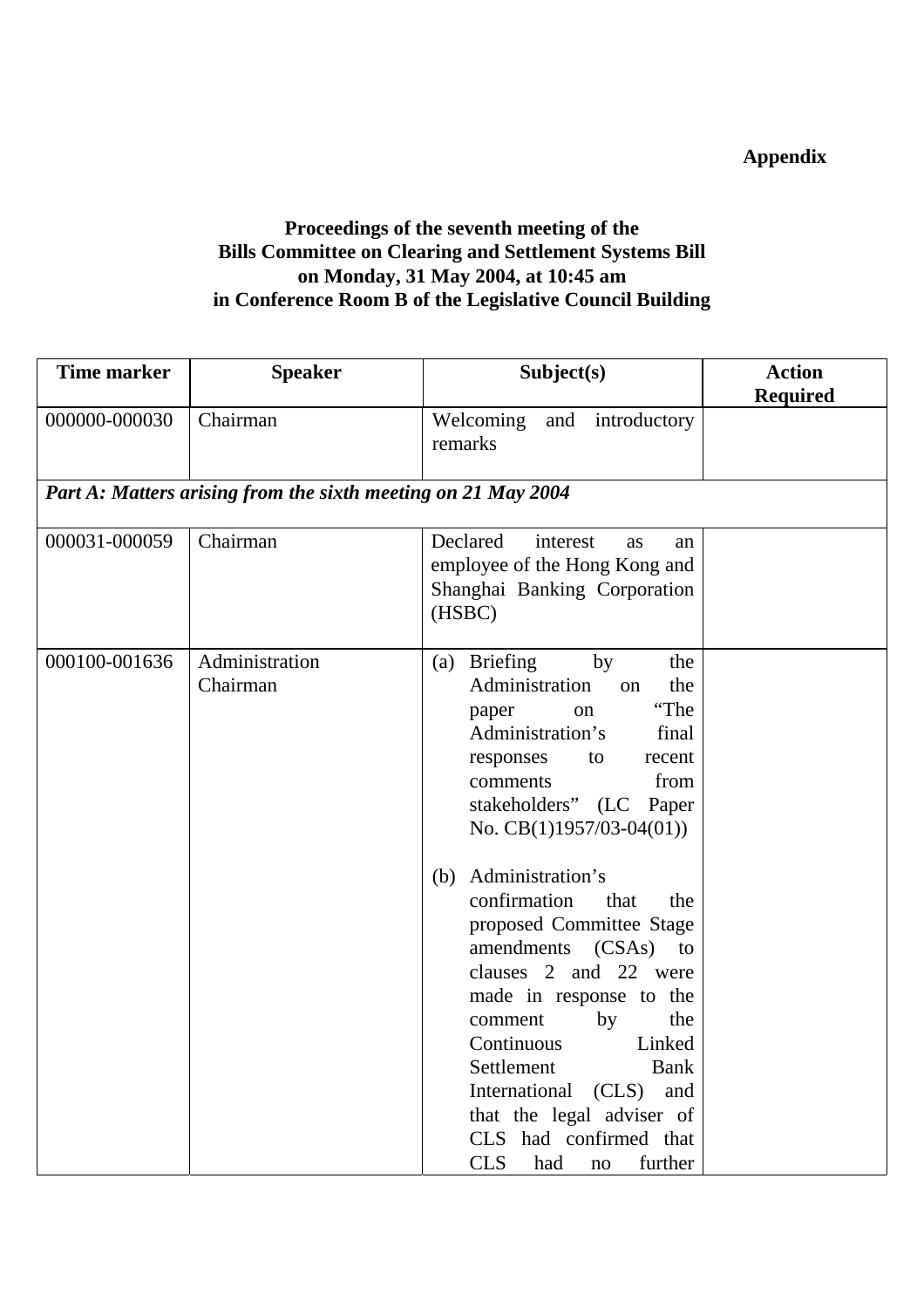| <b>Time marker</b> | <b>Speaker</b>                            |     | Subject(s)                                                                                                                                                                                                                                                                                                                                                                          | <b>Action</b>                                                                                            |
|--------------------|-------------------------------------------|-----|-------------------------------------------------------------------------------------------------------------------------------------------------------------------------------------------------------------------------------------------------------------------------------------------------------------------------------------------------------------------------------------|----------------------------------------------------------------------------------------------------------|
|                    |                                           |     |                                                                                                                                                                                                                                                                                                                                                                                     | <b>Required</b>                                                                                          |
|                    |                                           | (c) | comments on the Bill<br>Administration's<br>advice<br>that to address the concern<br>of the Hong Kong Society<br>of Accountants (HKSA),<br>and with no objection from<br>CLS, a CSA would be<br>proposed to delete<br>the<br>expression "Except to the<br>extent that it expressly<br>provides" at the beginning<br>of clause $25(1)$                                               | The Administration<br>to take the follow-<br>action<br>under<br>up<br>paragraph $2(a)$ of<br>the minutes |
|                    |                                           | (d) | Administration's response<br>to the submission dated<br>19 May 2004 from HSBC<br>on clauses 27A, 40(1), 46<br>and 50                                                                                                                                                                                                                                                                |                                                                                                          |
| 001637-001651      | Chairman<br>Mr Henry WU<br>Administration |     | (a) Letter dated 27 May 2004<br>the<br>Hong Kong<br>from<br>Exchanges<br>and<br>Clearing<br>Limited<br>(HKEx),<br>confirming that it did not<br>have further views on the<br>(LC Paper<br>Bill<br>No.<br>$CB(1)1975/03-04(01))$                                                                                                                                                     |                                                                                                          |
|                    |                                           | (b) | Administration's<br>confirmation<br>that,<br>to<br>address HKEx's concern<br>the<br>about<br>potential<br>regulatory overlap between<br>the Hong Kong Monetary<br>Authority<br>and<br>the<br>Securities<br>and<br><b>Futures</b><br>Commission, the agreed<br>consultation arrangements<br>between the two regulators<br>would be referred to in the<br>speech by the Secretary for | The Administration<br>to take the follow-<br>action<br>under<br>up<br>paragraph $2(b)$ of<br>the minutes |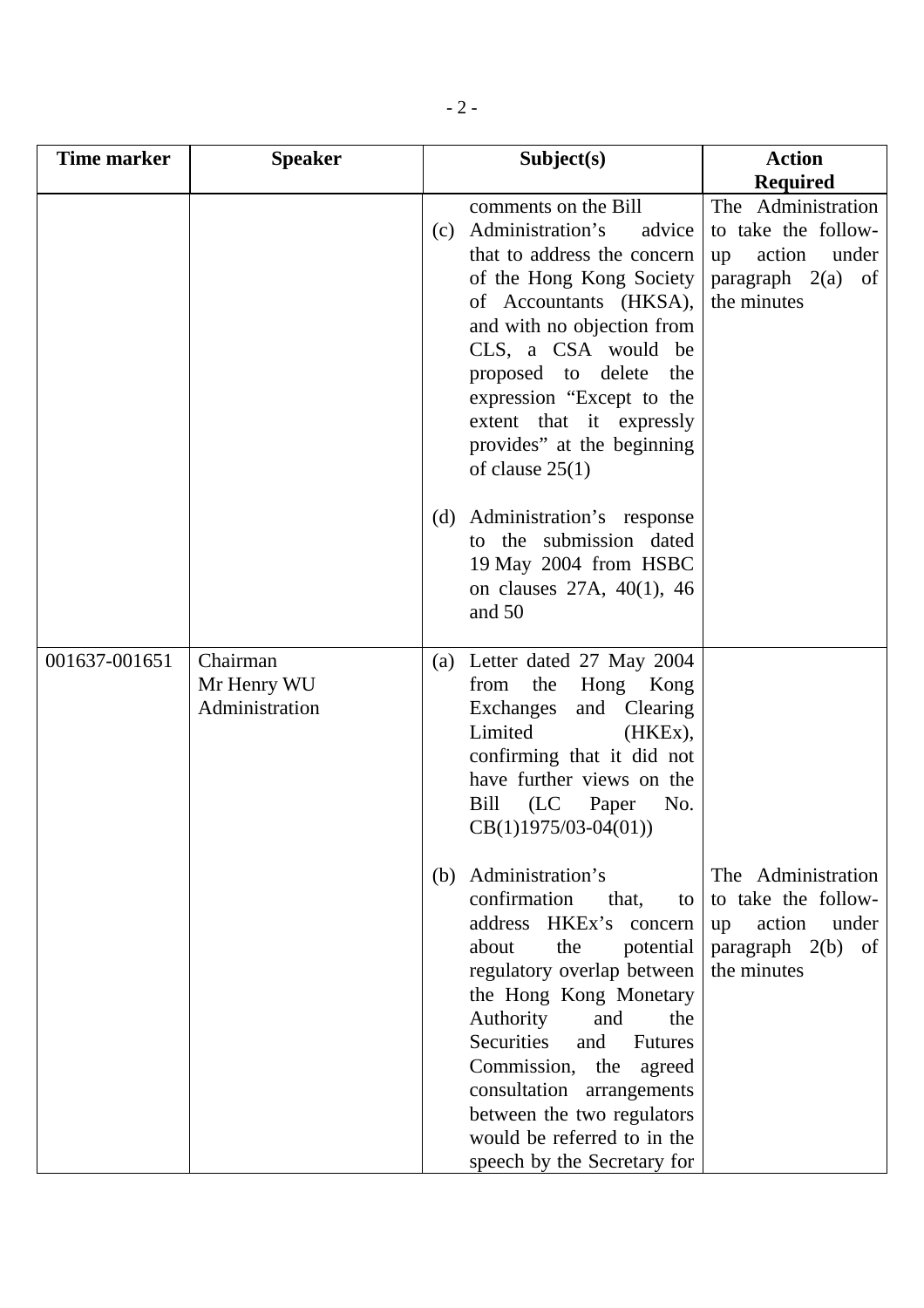| <b>Time marker</b> | <b>Speaker</b>                                                                                                |     | Subject(s)                                                                                                                                                                                                                                                                                                                                                                                                                                                                   | <b>Action</b>   |
|--------------------|---------------------------------------------------------------------------------------------------------------|-----|------------------------------------------------------------------------------------------------------------------------------------------------------------------------------------------------------------------------------------------------------------------------------------------------------------------------------------------------------------------------------------------------------------------------------------------------------------------------------|-----------------|
|                    |                                                                                                               |     |                                                                                                                                                                                                                                                                                                                                                                                                                                                                              | <b>Required</b> |
|                    |                                                                                                               |     | Financial Services and the<br>Treasury in resuming the<br>Second Reading debate on<br>the Bill                                                                                                                                                                                                                                                                                                                                                                               |                 |
| 001652-001815      | Chairman<br>Administration                                                                                    | (a) | further<br>HKSA's<br>submission dated 28 May<br>(LC Paper<br>2004<br>No.<br>$CB(1)1993/03-04(01))$<br>(b) Administration's<br>clarification on its policy<br>intention of exempting a<br>operator<br>system<br><b>or</b><br>settlement institution from<br>the application of clauses<br>26 and 27 in respect of<br>transfer effected by<br>the<br>operator<br>system<br><b>or</b><br>settlement institution<br>as<br>first participant in<br>his<br>capacity as such system |                 |
|                    | Part B: Examination of the draft proposed Committee Stage Amendments<br>(LC Paper No. $CB(1)1957/03-04(02)$ ) |     | settlement<br>operator<br><b>or</b><br>institution                                                                                                                                                                                                                                                                                                                                                                                                                           |                 |

| 001816-002702 | Chairman       |     | (a) Proposed CSAs to clause 2 |  |
|---------------|----------------|-----|-------------------------------|--|
|               | Administration |     | (Interpretation)              |  |
|               | Mr Henry WU    |     |                               |  |
|               |                |     | (b) Proposed CSA to<br>the    |  |
|               |                |     | heading of Division 3 of      |  |
|               |                |     | Part 2                        |  |
|               |                |     |                               |  |
|               |                | (c) | New clause 8A (Power of       |  |
|               |                |     | Chief Executive to give       |  |
|               |                |     | directions) proposed for      |  |
|               |                |     | replacement of the original   |  |
|               |                |     | clause 47 in response to the  |  |
|               |                |     | Committee's<br><b>Bills</b>   |  |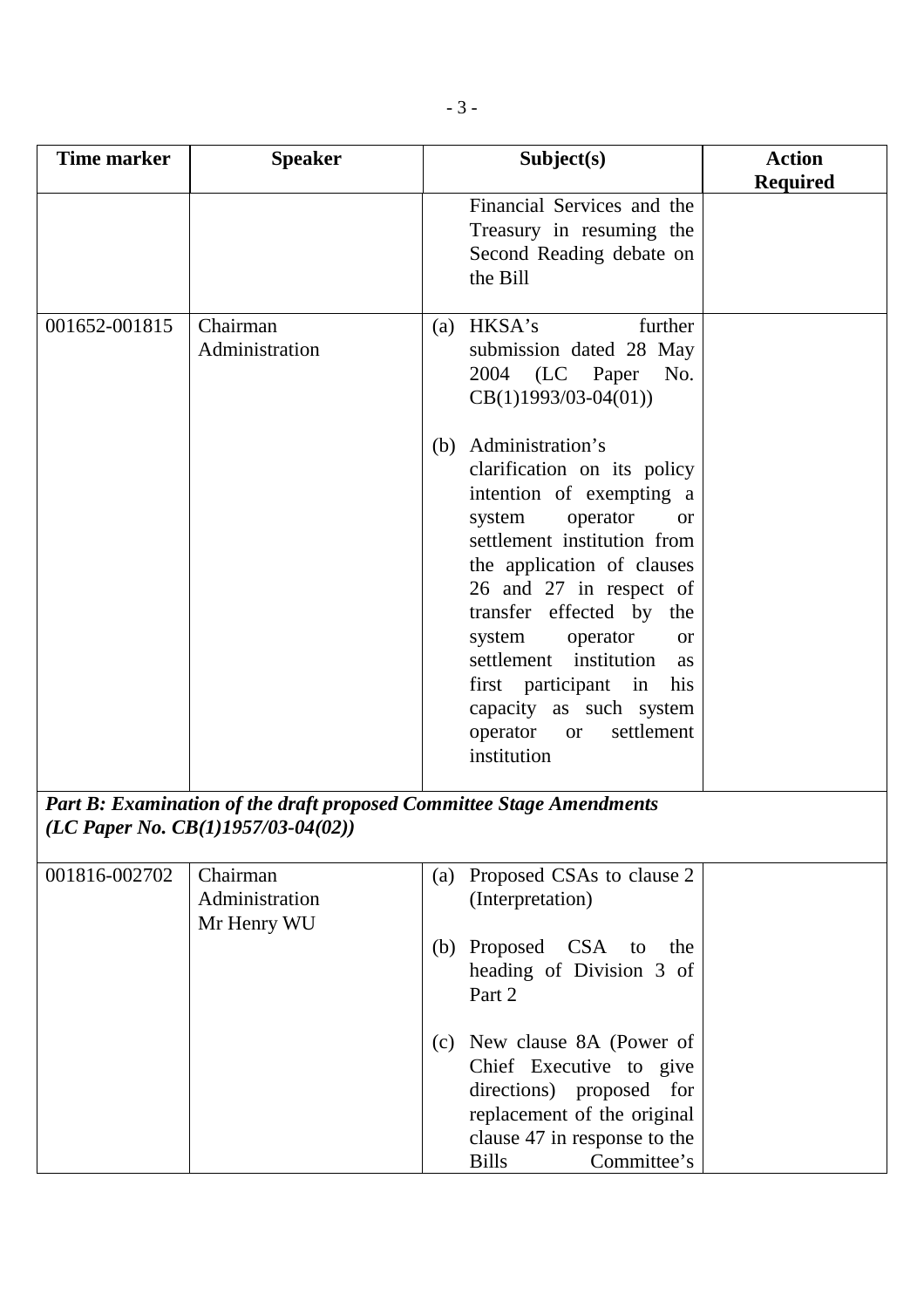| <b>Time marker</b> | <b>Speaker</b> |     | Subject(s)                                                                                                                                                                                                                                                                                          | <b>Action</b>                                                                                            |
|--------------------|----------------|-----|-----------------------------------------------------------------------------------------------------------------------------------------------------------------------------------------------------------------------------------------------------------------------------------------------------|----------------------------------------------------------------------------------------------------------|
|                    |                |     |                                                                                                                                                                                                                                                                                                     | <b>Required</b>                                                                                          |
|                    |                |     | comment<br>(d) New subclause (2A) of<br>clause 9 proposed for the<br>purpose of grouping under<br>clause 9 the power of<br>Monetary Authority<br>to<br>exempt system operators,<br>settlement institutions or<br>participants<br>from<br>the<br>application of clauses 27A,<br>28 or 52 of the Bill |                                                                                                          |
|                    |                | (e) | Members' concern about<br>the provision of timely<br>information to the public<br>about<br>the<br>exemptions<br>granted by the Monetary<br>Authority under clause 9                                                                                                                                 | The Administration<br>to take the follow-<br>action<br>under<br>up<br>paragraph $2(c)$ of<br>the minutes |
|                    |                | (f) | New subclause<br>(2)<br>of<br>13<br>clause<br>proposed<br>in<br>market<br>to<br>response<br>comments                                                                                                                                                                                                |                                                                                                          |
|                    |                | (g) | <b>CSA</b><br>Proposed<br>to<br>subclause $(2)$ of clause $21$<br>(Net)<br>payable<br>sum<br>on<br>completion<br>of<br>default<br>arrangements provable in<br>insolvency proceedings)                                                                                                               |                                                                                                          |
|                    |                |     | (h) Proposed<br>CSAs<br>to<br>subclauses $(1)$ and $(2)$ of<br>clause 22 (Transfer orders<br>entered into designated<br>system after insolvency not<br>affected)                                                                                                                                    |                                                                                                          |
|                    |                | (i) | Proposed CSA to subclause<br>(1) of clause 23 (Netting<br>may be effected)                                                                                                                                                                                                                          |                                                                                                          |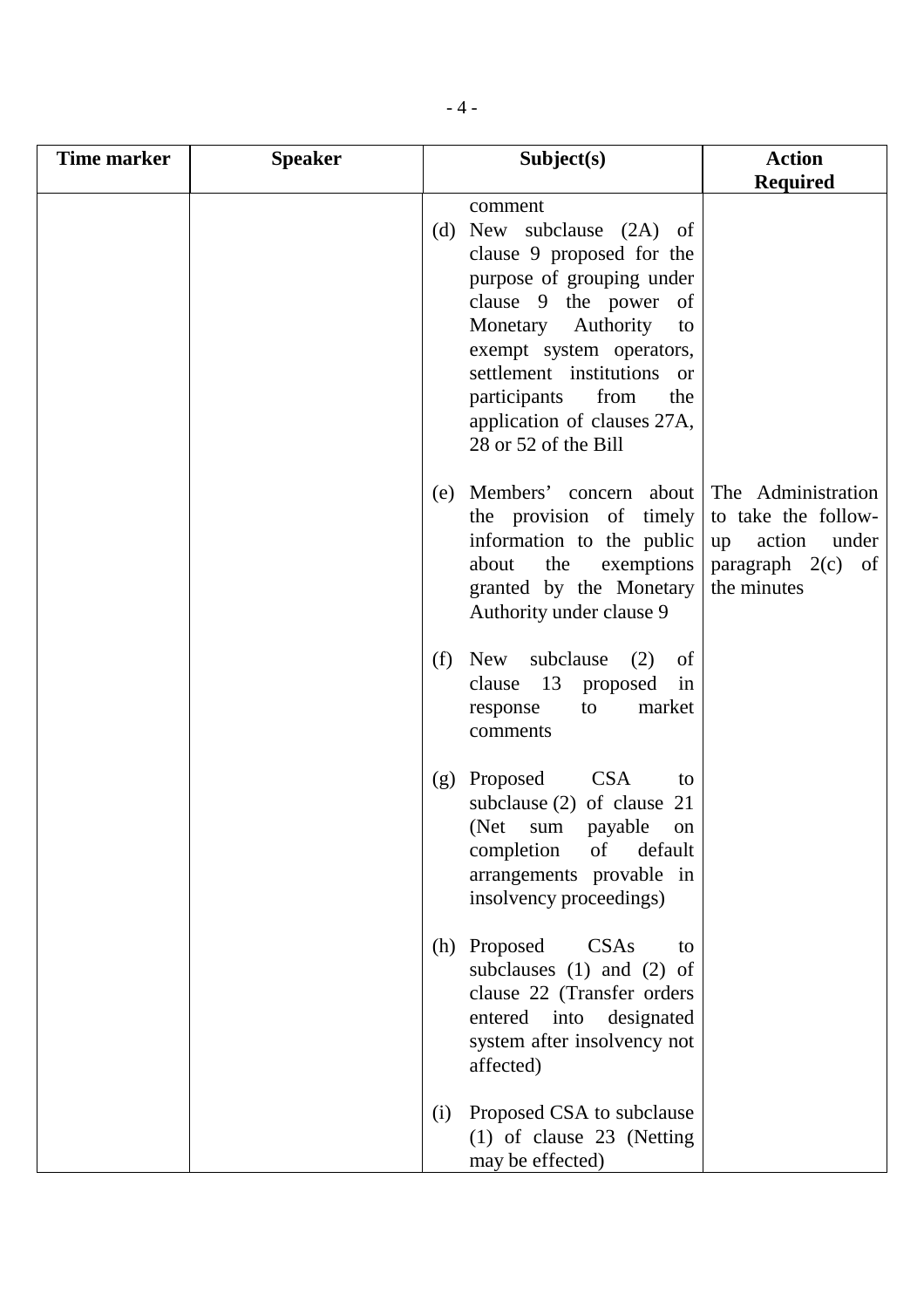| <b>Time marker</b> | <b>Speaker</b>                               | Subject(s)                                                                                                                                                                                                                                                                                                                                                                                               | <b>Action</b><br><b>Required</b> |
|--------------------|----------------------------------------------|----------------------------------------------------------------------------------------------------------------------------------------------------------------------------------------------------------------------------------------------------------------------------------------------------------------------------------------------------------------------------------------------------------|----------------------------------|
|                    |                                              | Proposed new clause 27A<br>(i)<br>(Duty<br>to<br>report<br>on<br>of<br>default<br>completion<br>proceedings)                                                                                                                                                                                                                                                                                             |                                  |
|                    |                                              | Proposed CSA to delete<br>(k)<br>subclause $(3)$ of clause 28<br>(Obligation of participant<br>to notify of bankruptcy or<br>winding up)                                                                                                                                                                                                                                                                 |                                  |
|                    |                                              | Proposed CSA to subclause<br>(1)<br>of<br>clause<br>(5)<br>32<br>(Establishment of Clearing<br>Settlement<br>Systems<br>and<br>Appeals Tribunal)                                                                                                                                                                                                                                                         |                                  |
| 002703-002802      | Chairman<br>Mr Henry WU<br>Administration    | Proposed CSA to subclause<br>(a)<br>and proposed<br>(1)<br>new<br>subclause (1A) of clause 39<br>(Contravention<br>of<br>provisions of Part 2) in<br>members'<br>response<br>to<br>that<br>comment<br>of<br>contravention<br>clause $5(2)$<br>should<br>not<br>result in imprisonment<br>Administration's<br>(b)<br>confirmation<br>that<br>the<br>offence provisions under<br>clause 39 were similar to |                                  |
|                    |                                              | those under the Securities<br>Ordinance<br><b>Futures</b><br>and<br>(Cap. 571)                                                                                                                                                                                                                                                                                                                           |                                  |
| 002803-003024      | Chairman<br>Administration<br>Mr Ambrose LAU | Administration's<br>advice<br>(a)<br>that in order to address<br>members' concern<br>about<br>the clarity of the provision,                                                                                                                                                                                                                                                                              |                                  |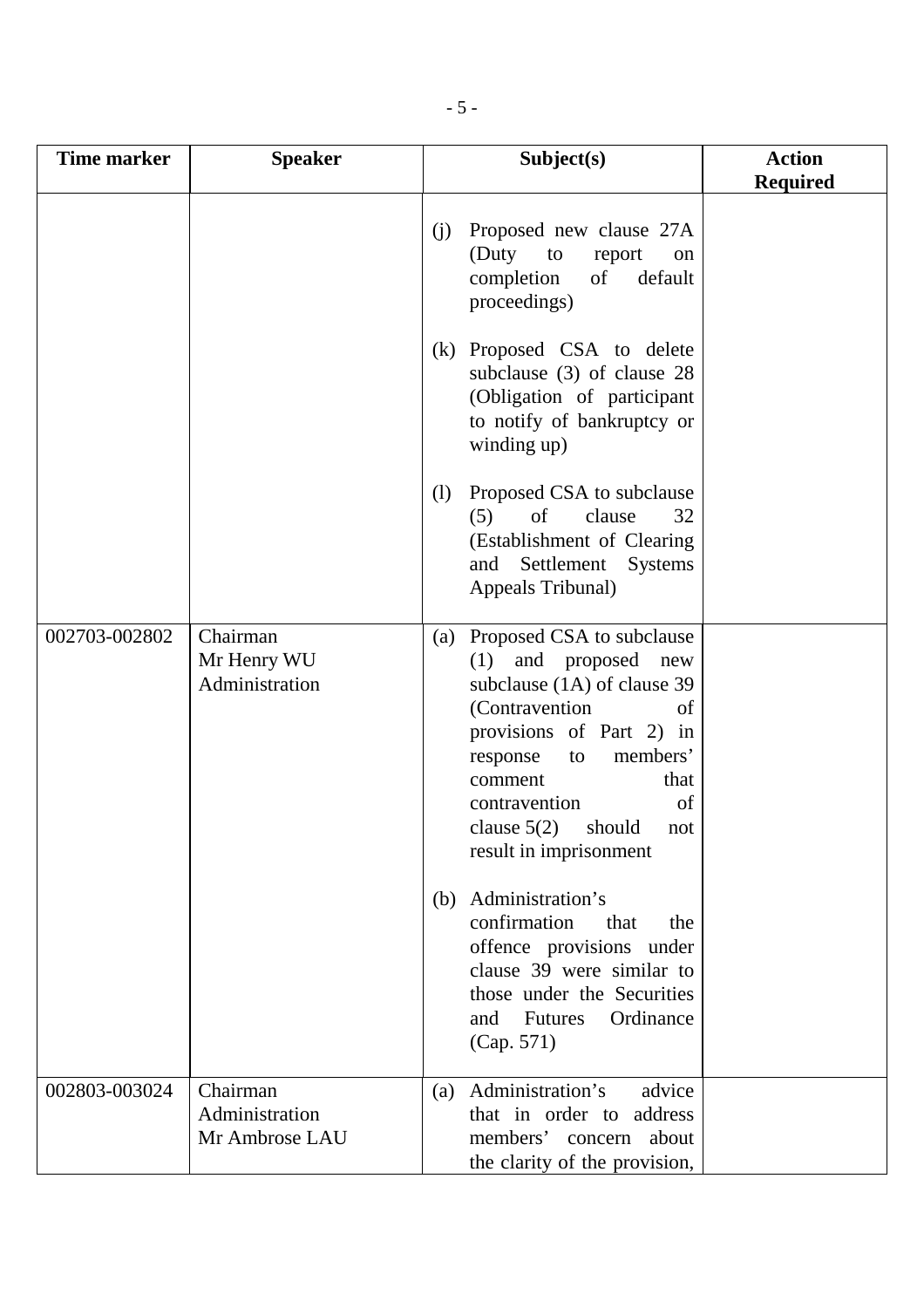| Time marker   | <b>Speaker</b>                                               |     | Subject(s)                                                                                                                                                                                                                                                                                                                                                                                                      | <b>Action</b>      |
|---------------|--------------------------------------------------------------|-----|-----------------------------------------------------------------------------------------------------------------------------------------------------------------------------------------------------------------------------------------------------------------------------------------------------------------------------------------------------------------------------------------------------------------|--------------------|
|               |                                                              |     |                                                                                                                                                                                                                                                                                                                                                                                                                 | <b>Required</b>    |
|               |                                                              |     | CSAs would be proposed<br>clause 44<br>to<br>(Misrepresentation)<br>in<br>of<br>respect<br>designated<br>system) to replace<br>the<br>expression "in a manner<br>that indicates" by "in terms<br>that indicate" in subclauses<br>$(1)$ and $(3)$                                                                                                                                                                |                    |
|               |                                                              | (b) | Members noted that the<br>Chinese version of "terms"<br>was "措詞" and the word<br>had a narrower meaning<br>than that of "manner"                                                                                                                                                                                                                                                                                |                    |
| 003025-003705 | Chairman<br><b>Assistant Legal Adviser</b><br>Administration | (a) | Administration's<br>advice<br>that the offence provision<br>under the proposed new<br>subclause (1A) of clause 39<br>was not included under<br>clause 46 (Liability of<br>company officers) because<br>the offender was liable to a<br>fine but not imprisonment<br>and a fine was normally<br>imposed on a corporation<br>rather than its officers<br>(b) Proposed renumbering of<br>clause 47 (Power of Chief |                    |
|               |                                                              |     | Executive<br>to<br>give<br>directions) as clause 8A<br>(c) Proposed CSA to subclause<br>$(1)$ of clause 48 (Power of<br>Monetary Authority<br>to<br>make regulations)<br>(d) To make it clear that                                                                                                                                                                                                              | The Administration |